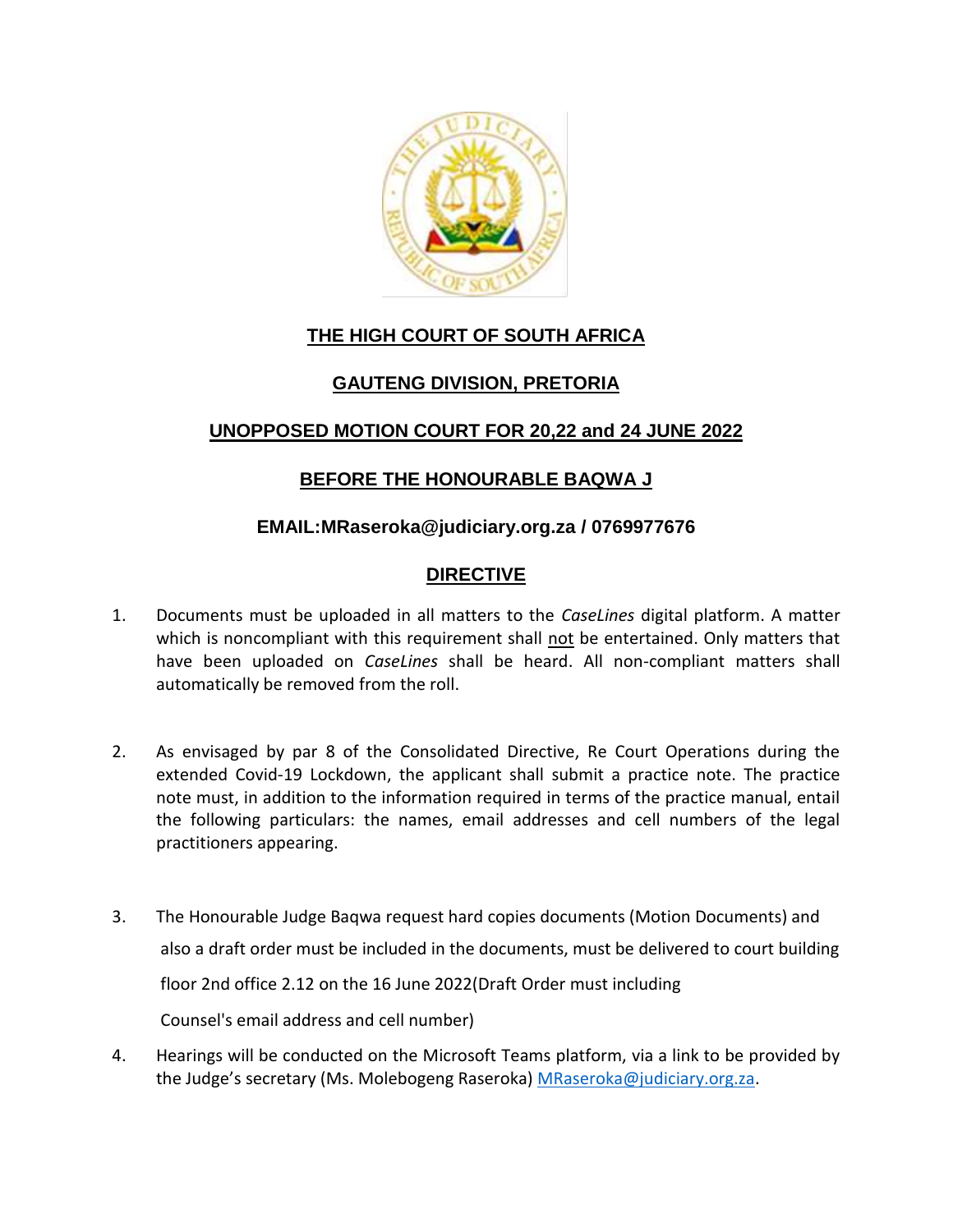# **20 JUNE 2022**

# **BEFORE THE HONOURABLE JUSTICE BAQWA J**

| 1. EX PARTE: C J LIEBENBERG |                 |                           | 20282/22 |
|-----------------------------|-----------------|---------------------------|----------|
| 2. JH RABIE                 | VS <sub>2</sub> | <b>RAF</b>                | 59059/21 |
| 3. JARVIS PRODUCTS          | VS <sub>2</sub> | <b>TAUREAU CAPITAL</b>    | 630/21   |
| 4. FNB BANK LTD             |                 | VS A G PRETORIUS+1        | 11545/20 |
| 5. BLUE DIAMOND HOTEL       | VS <sub>2</sub> | SOUL THAI SPA LTD         | 18045/22 |
| 6. STD BANK LTD             | VS <sub>2</sub> | M E DI CICCIO             | 8178/22  |
| 7. EX PARTE: L BOTHAS       |                 |                           | 20280/22 |
| 8. STD BANK LTD             | VS <sub>2</sub> | K L MKHIZE+1              | 49777/20 |
| 9. ELEONG                   | VS              | MASTER OF COURT, PRETORIA | 7737/22  |
| 10. SB GUARANTEE            | VS              | T L DLAMINI               | 48731/21 |
| 11. ENDEMIC DEVELOP LTD     | VS              | <b>DOPW</b>               | 23801/18 |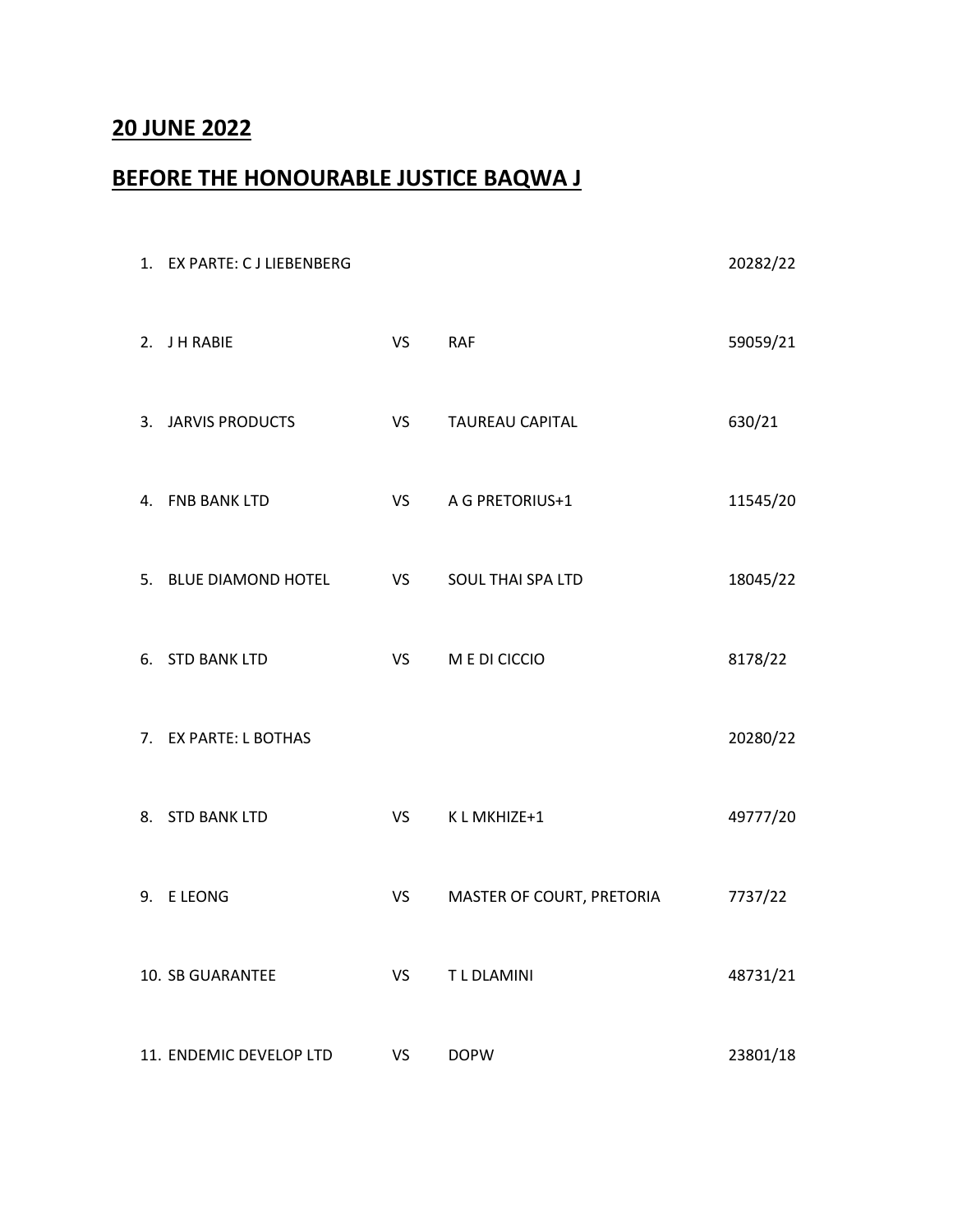| 12. STD BANK LTD              | <b>VS</b>       | M N MAKGATHO+3            | 70974/19 |
|-------------------------------|-----------------|---------------------------|----------|
| 13. AL-FURQAAN EDUCATIONAL VS |                 | R LANGA+2                 | 55967/21 |
| 14. ESKOM LTD                 | VS <sub>2</sub> | M H MALEMONE+1            | 26989/20 |
| 15. M VAN RHYN                | VS              | <b>RAF</b>                | 21224/18 |
| 16. EX PARTE: P C NTJANA+1    |                 |                           | 19064/22 |
| 17. EX PARTE: H PILLAY        |                 |                           | 20284/22 |
| 18. E LABUSCHAGNE             | VS <sub>2</sub> | <b>S SLABBERT</b>         | 44816/21 |
| 19. CH VAN WYK                | VS <sub>2</sub> | R P HERBST                | 55575/20 |
| 20. FJ LOUW                   | VS              | M L LOUW                  | 19811/22 |
| 21. M R MAAFA                 | VS              | <b>S MAHLANGU</b>         | 22265/22 |
| 22. ABSA BANK LTD             | VS              | M M PHASHA+1              | 32998/21 |
| 23. JR MBUYANE                | VS              | MEC OF HEALTH, MPUMALANGA | 47218/15 |
| 24. EX PARTE: A TSHANDU       |                 |                           | 17316/22 |